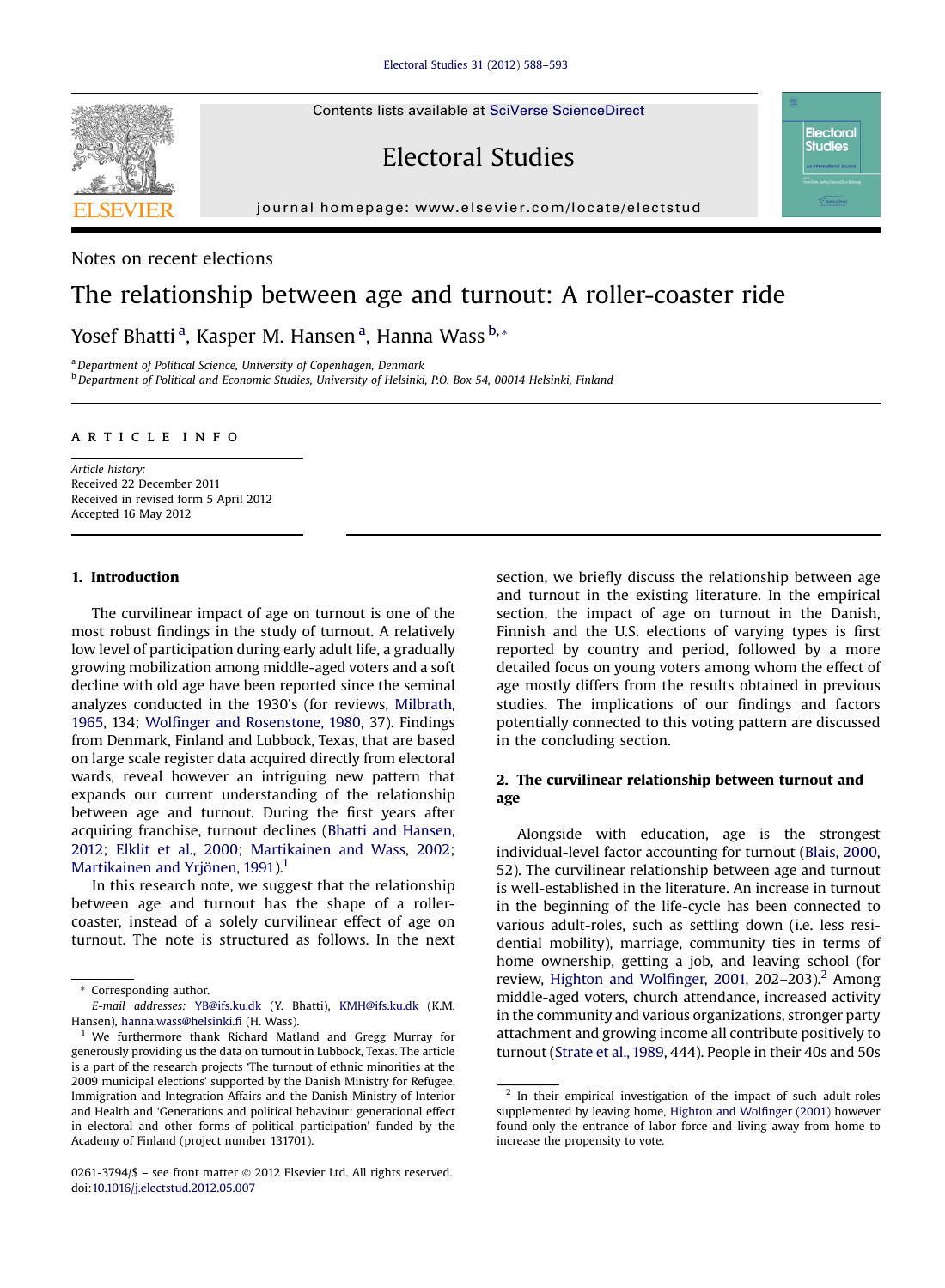also have less career-pressures and more leisure time after their children have left the home. These factors may increase their interest in politics [\(Glenn and Grimes, 1968](#page-5-0)).

Finally, lower turnout figures among senior citizens are usually associated with physical infirmities ([Milbrath, 1965](#page-5-0), 135), generational differences as older women are socialized to consider the political arena to be dominated by men and thus vote to a lesser extent, and a higher proportion of voters living without a spouse (Wolfinger and Rosenstone, 1984, 37–41) and children in the household ([Goerres, 2007,](#page-5-0) 98).

A few studies have noted that turnout appears to be slightly higher among first-time voters compared to those voting for the second time, but the phenomenon has, to our knowledge, not been discussed in detail [\(Konzelmann et al.,](#page-5-0) [2011;](#page-5-0) [Martikainen and Wass, 2002,](#page-5-0) 66; [Martikainen and](#page-5-0) [Yrjönen, 1991,](#page-5-0) 27; [Metje, 1991;](#page-5-0) for the opposite finding, [Meredith, 2009](#page-5-0)). In this study, we identify a decline in turnout among 19–21-year-old voters which is not related to the first-time boost.

## 3. Data

Studies examining the relationship between turnout and age are almost without exceptions based on survey data. This leads to three kinds of challenges. Firstly, selfreported turnout is sensitive to misreporting, particularly over-reporting, due to social desirability (e.g. [Karp](#page-5-0) [and Brockington, 2005;](#page-5-0) [Swaddle and Heath, 1989](#page-5-0)). Secondly, the groups with lowest level of political interest are often severely underrepresented, i.e. citizens who have a lower propensity to vote correspondingly have a lower propensity to take part in surveys on political behavior. Consequently, aggregated turnout is often overestimated in surveys. Finally, as surveys contain a limited number of respondents in each age group, finegrained age effects are difficult to separate from sampling error. Individuals are thus often merged into wider age groups. While this solution is necessary in terms of the reliability of the results, it can simultaneously hide some interesting nuances regarding the impact of age, especially among the youngest voters. By utilizing three large scale public record datasets in this study, we are able to investigate the age–turnout relationship in a more nuanced manner.

In the Finnish context we use individual-level register data from the parliamentary elections of 1987 and 1999 compiled by Statistics Finland. In both datasets, the information on voting from electoral wards is linked with population registration data on the basis of personal identification numbers. The linkage rate is more than 99.5 per cent. $3$  The data cover the mainland Finnish electorate excluding Åland ( $N = 3,656,411$  in 1987,  $N = 3,925,668$  in 1999). The age of the voters is listed in years. $4$  In addition, a ten per cent sample of all 18–30-year-old voters  $(N = 80,699)$  is available from the 1999 parliamentary elections where the age of each individual is listed in months.

In Denmark, individual-level register data have been collected from two municipalities in the municipal elections of 1997 ( $N = 628,659$ ) and from 44 municipalities in the municipal elections of 2009 ( $N = 2,336,772$ ). After both elections, the electoral registers were computerized manually by registering for each social security number whether a person voted.<sup>5</sup> As age was available directly based on the social security numbers, the linkage rate was 100 per cent (for 1997 the age was only available in years, while the 2009 data include age in days).

In Lubbock, Texas, a mid-size city of approximately 150,000 registered people in West Texas, the data including birthdays and government issued voting records from the general elections of 2006 and 2008 and the three primary elections held in 2006, 2008 and 2010 are available. The data cover 70,731 persons in total. It should be noted that the American data contains only registered individuals and not all eligible individuals, which should lead to some caution in interpreting the results from this dataset.

In sum, we have register-level data from three countries that differ from each other on a number of parameters. For instance, whereas in Denmark and Finland voter registration is administrated by the government, in the U.S. voters are required to register in order to vote. In addition, and partly related to registration requirements (e.g. [Powell, 1986;](#page-5-0) [Squire et al., 1987;](#page-5-0) Wolfi[nger and](#page-5-0) [Rosenstone, 1980,](#page-5-0) 61–88), turnout is substantially lower in the U.S. than in most European countries and especially in the Nordic countries. Finally, the elections under investigation vary in their type, as the data cover local elections from Denmark, parliamentary elections from Finland, and primary as well as general elections from the U.S.

## 4. Turnout and age: findings from register-based studies

In this section, we examine the relationship between age and turnout using register-level data from Denmark, Finland and Lubbock, Texas. [Fig. 1](#page-2-0) reports turnout in each context in each election by the age of the individual measured in years. Turnout among 18-year-olds is considerably higher compared to a couple of preceding age groups in all three countries. In Finland, 55.4 per cent of 18-year-olds voted in the elections of 1999, while the corresponding figures for 19-year-olds are 50.7 per cent, for 20-year-olds 48.6 per cent and for 21-year-olds 48.5 per cent. With more than 60,000 eligible citizens in each age group, this result is not a reflection of a sampling error. Moreover, since we are dealing with complete registerlevel data, the result is not attributable to differential social desirability bias or sampling bias. The same observation applies to the 1987 elections. In both elections, it is

<sup>&</sup>lt;sup>3</sup> Data from six municipalities are missing.

<sup>4</sup> A more detailed description of the data sets is available in [Martikainen and Yrjönen, 1991](#page-5-0) and [Martikainen and Wass, 2002](#page-5-0) (for description in English, [Martikainen et al., 2005](#page-5-0)).

<sup>&</sup>lt;sup>5</sup> 25 per cent of voters used a barcode on the polling card and computerization was thus not necessary.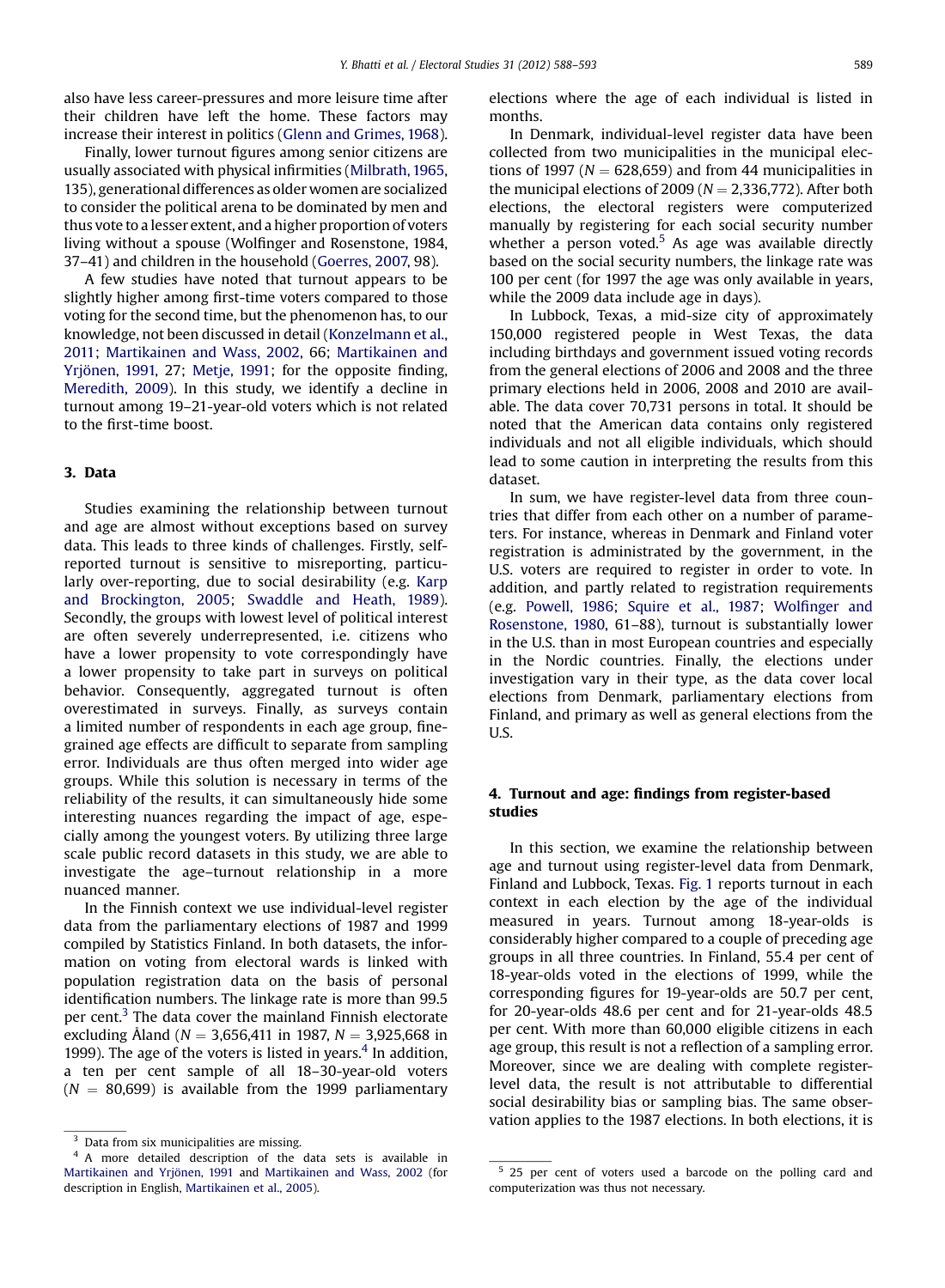<span id="page-2-0"></span>

Fig. 1. Turnout by age (in years) in Finland, Denmark and Lubbock, Texas (%). Turnout by age (in years) in the Finnish parliamentary elections of 1987 and 1999 (%). Turnout by age (in years) in the two largest municipalities in Denmark (Copenhagen and Aarhus 1997 and 44 municipalities in 2009 (%)). Turnout by age (in years) as percentage of registered voters in 2006 and 2008 general elections and 2006, 2008 and 2010 primaries in Lubbock, Texas (%).

not until the late 20s that turnout reaches the same level than that of 18-year-olds.

The patterns appearing in Danish elections are almost identical with the Finnish data. The drop among the youngest cohorts is, however, even steeper. In the 2009 elections, turnout was 57.0 per cent among 18-year-olds, 47.5 per cent among 19-year-olds, 43.6 per cent among 20-year-olds and 42.6 per cent among 21-year-olds. We can thus notice a decline of 14–15 percentage points in turnout over three years, when data are presented year by year instead of age groups. In addition, the turnout of 18-year-olds is not reached before the age of 34. Also in Lubbock, turnout among 18-year-olds is higher than turnout among 19-year-olds in all five elections, although the magnitude of the differences is 1–13 percentage points and thus closer to Finland than Denmark. $6$  As our data from Lubbock cover only registered individuals, it is unclear whether the same decline in turnout appears also in turnout measured on the basis of all eligible voters, given that registration levels also increase during the first years of eligibility.<sup>7</sup> Since the decline in all countries occurs gradually within the group of first-time voters, it can not be accounted for as a mere first-time voter effect.

Besides the decline among the very young, the remaining part of the age–turnout relationship takes the expected curvilinear form. One slight surprise is the steepness of the decline with age in Denmark and Finland. In Finland, turnout peaked at 65 years of age in the 1999 elections. Of that cohort, 81.1 per cent of the eligible voters went to the polls. At the age of 85, the corresponding proportion was 50.8 per cent and at the age of 90 only 36.9 per cent. In Denmark, the decline from the peak in turnout, namely at 66 years of age to 85 years, is slightly smaller than in Finland, i.e., about 23 percentage points in 2009. Turnout further drops 14 percentage points between the ages of 85 and 90. In both countries, the gap between the elections diminishes for the seniors. This indicates that while the decline in turnout during the first years after enfranchisement is almost certainly not generational, part of the drop among the elderly might be generational ([Bhatti](#page-4-0) [and Hansen, 2011](#page-4-0)). In Lubbock, turnout among the elderly declines much more moderately than in the two Nordic countries.

In relation to the extensive discussion on low turnout among young voters (e.g. [Blais, 2000](#page-4-0); [Blais et al., 2004;](#page-4-0) [Franklin, 2004;](#page-5-0) [Wass, 2008;](#page-5-0) [Wattenberg, 2008\)](#page-5-0), the

The difference in turnout between the two youngest generations is statistically significant in three elections. The turnout ratios between the two cohorts are (N): 6(411)/4(666) (2006 primary elections), 10(446)/ 5(859)\*\*\* (2010 primary elections), 28(407)/23(568)\* (2008 primary elections), 30(368)/17(597)\*\*\* (2008 general elections) and 64(886)/ 63(1113) (2008 general elections) (\*\*\* $p < 0.01$ , \*\* $p < 0.05$ , \* $p < 0.1$  (2tailed t-test)).

<sup>7</sup> To further investigate this possibility, we examined the 2008 and 2010 Current population surveys (CPS). In 2008, no difference could be detected in turnout between 18-year-olds and 19-year-olds as a percentage of the U.S. citizens, while turnout as a percentage of the registered declined from 86.7 per cent to 81.6 per cent. In 2010, there was also a decline in turnout among 18-year-old and 19-year-old registered voters, but the overall turnout among all eligible voters increased by about two percentage points. A potential interpretation would be that the results for Lubbock hold only for those registered. Another possibility is that CPS misses the drop in turnout due to its nature as self-reported data. Naturally, it could also be the case that Lubbock is unrepresentative of the country. The CPS results should lead to some caution in interpreting the results from Lubbock.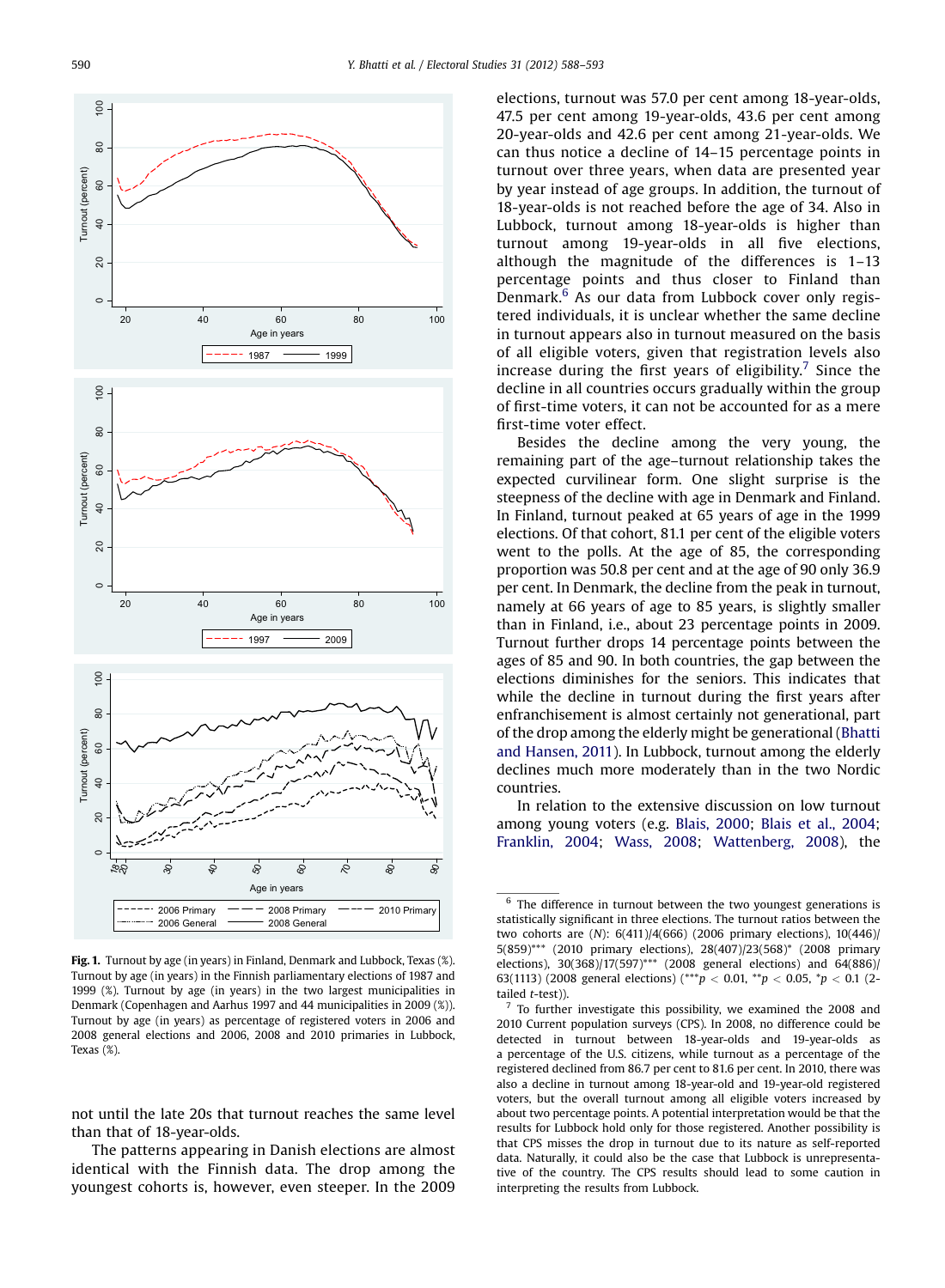findings concerning the first end of life spectrum are quite surprising. While it should be noted that we have only examined three countries, the relatively parallel shape of the lines in the left tail of the relationship in each election and in each country under scrutiny indicates that the drop in turnout is not restricted to a specific institutional context, period or the saliency of the elections. The observed negative effect of age on turnout among the young thus appears to be more linked to an individual's life cycle than generational differences.<sup>8</sup> Moreover, it does not seem to be restricted to the two Nordic countries with high turnout, but can also be found in the U.S. mid-term elections and primaries that are characterized by low turnout.

Given the large scale of our sample, it is possible to provide an even more detailed picture of the relationship between turnout and age during the first years of eligibility. In Fig. 2, the impact of age on turnout is plotted in two-month intervals from 18-year-olds up to 30-yearolds for those elections where we have access to information on age in months or even by birthday as in Denmark and in Lubbock. The figure shows substantial variation even within the group of 18-year-olds in all three contexts.

The observation is important for two reasons. Firstly, it further emphasizes that the drop in turnout is not related to the first-time voter effect, since the variation primary occurs within the group of first-time voters. The peak in turnout is most noticeable when voting takes place immediately after enfranchisement. Within the next two years, voting propensity declines by 0.3 percentage point each month in Finland, and by one percentage point per month in Denmark. This can be considered to be quite a substantial effect. Secondly, it indicates that the more aggregated measure of age is used, the more the decline in turnout among young voters is underestimated. For Denmark, for instance, the decline was from 57.0 to 42.6 per cent when measured in one-year intervals. When twomonth intervals are used, the decline is even bigger, namely from 62.5 per cent ( $N = 5437$ ) to 42.2 per cent  $(N = 6167)$ .

## 5. Discussion

In this research note, a surprising exception to the curvilinearity in the relationship between age and turnout has been identified based on register data from Denmark, Finland and Lubbock, Texas (thought the latter case is more uncertain as only registered individuals were studied). In the left tail, turnout in fact decreases during the first years after enfranchisement.

The fact that specific voting pattern among the youngest voters has not been identified in the existing literature may be due to several reasons. Firstly, the most

<sup>8</sup> It should be noted that this remark is restricted to curvilinear patterns in turnout. When looking at overall effect of age, generation and period on turnout in Finland and the U.S. during a longer time-span, also a clear generational effect can be found ([Lyons and Alexander, 2000;](#page-5-0) [Wass, 2007\)](#page-5-0).



Fig. 2. Turnout by age (in two months intervals) among 18–30-year-olds in Finland, Denmark and Lubbock, Texas (%). Turnout by age (in two months intervals) in the Finnish parliamentary elections of 1999 (10 per cent sample) (%). Turnout by age (in two months intervals) at the 2009 Danish municipal elections (44 municipalities) (%). Turnout by age (in two months) as percentage of registered voters in 2006 and 2008 general elections and 2006, 2008 and 2010 primaries in Lubbock, Texas (%).

obvious possibility is that the phenomenon would be exclusively prevalent in the contexts examined in this note. Though we certainly do not claim that the decline in turnout during the first years after enfranchisement is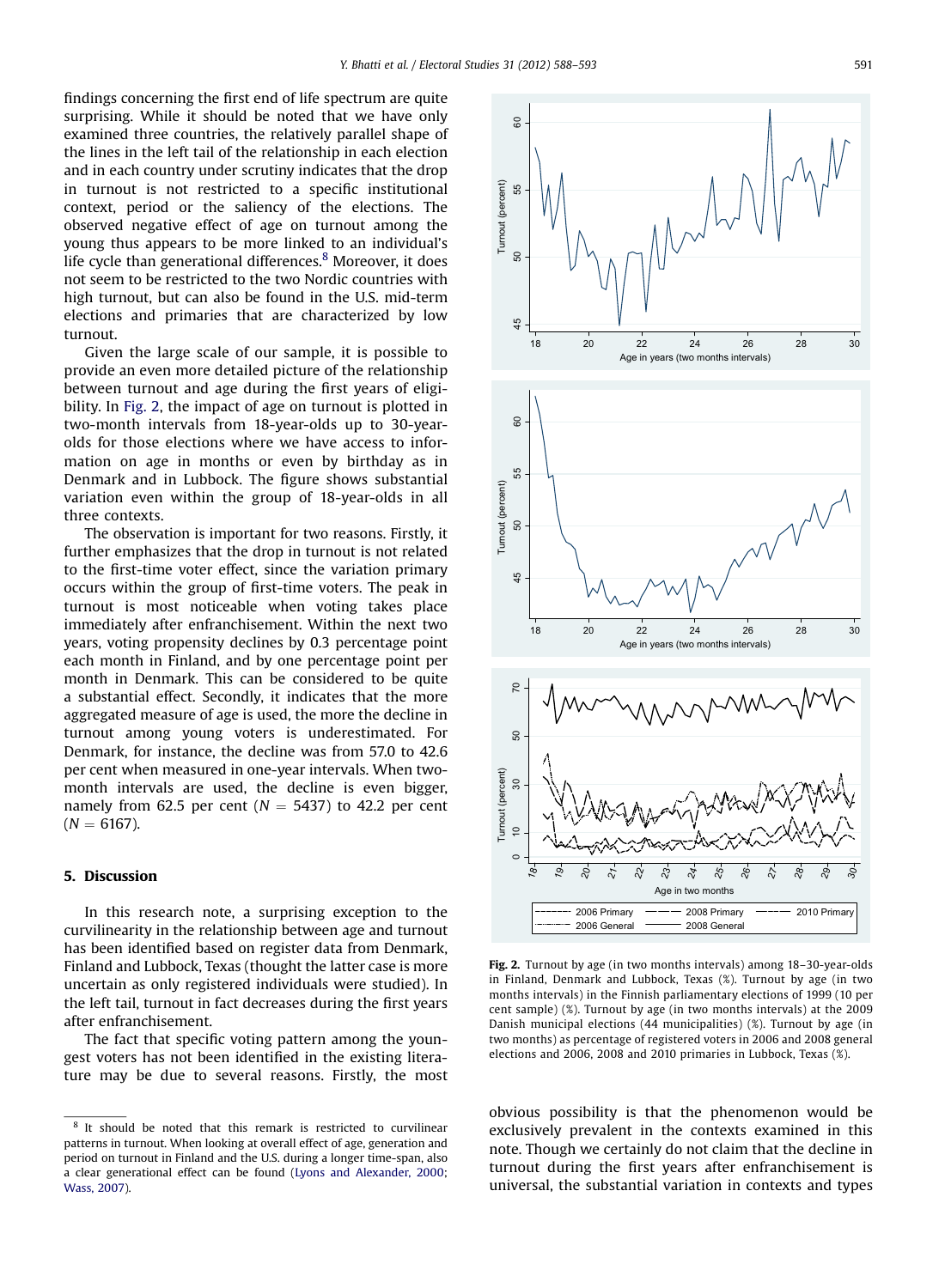<span id="page-4-0"></span>of elections suggests that the decline is a general phenomenon.<sup>9</sup> Secondly, differential misreporting in surveys may be a contributing factor to the underestimation of the turnout drop among the young voters.<sup>10</sup> A third possibility is related to the sample size in most surveys which requires that turnout is reported only among age groups. In the Danish case, for instance, a drop in turnout of 20 percentage points is found when the age is marked in two-month intervals, with one-year intervals the drop is 14–15 percentage points, when the first-time and the second-time voters are compared the drop in turnout is only three percentage points. Furthermore, even when using one-year intervals, a very large sample is needed in order to confidently identify the difference between 18-year-olds and 19-year-olds. For instance, by randomly drawing subsamples from the Finnish data from the parliamentary elections of 1999 used in this study, we find that even with a sample of 1000 respondents between the ages of 18 and 30 (an unusually high number for a survey), the difference between 18-year-olds and 19 year-olds is only significant in six per cent of the trials (based on 1000 trials).

Our findings have several implications for studies of youth electoral participation. Firstly, the results suggest that the overall understanding of the youngest age group as coherently the most passive voters should be further examined. In fact, 18-year-olds were as active as 27-yearolds in the Finnish parliamentary elections of 1999, and as active as the 29 year-olds in the Danish municipal elections of 2009. Secondly, the results illustrate the particular characteristics of the years between 18 and 21 which may also account for the decline in turnout among 19–21-yearolds. Between the ages of 18 and 21, young adults leave

their parental home and become less affected by their parents' higher propensity to vote (Bhatti and Hansen, 2012; Fieldhouse and Cutts, forthcoming; [Martikainen](#page-5-0) [and Wass, 2002,](#page-5-0) 66). Leaving home may actually in the short run have a negative impact on turnout (Bhatti and Hansen, 2012; [Smets, 2010,](#page-5-0) 81).<sup>11</sup> More broadly, the decline in turnout from the age of 18 to the age of 21 may be connected to the specific transitional nature of that period in an individual's life cycle ([Franklin, 2004\)](#page-5-0). Given the general prolongation of adolescence already noticed several decades ago (Berger, 1960, 12, also [Smets, 2010](#page-5-0), 76), many adult roles are now acquired much later in life than they were among the older generations. Compared to 18-year-olds, voters in their 20's are much more occupied with various pressures, such as applying for higher education.

Finally, our findings could be seen as lending support for lowering of the voting age. [Franklin \(2004,](#page-5-0) 213) has argued that acquiring a voting habit would be substantially easier, if voters were still at high school at the time of their first elections. The habit of voting could be learned in the context of a civic class project. Since our results show, in line with Franklin's argument, that at the age of 18 people are substantially more prone to vote than in the following few years and since an individual on average faces his/her first elections two years after enfranchisement ([Franklin,](#page-5-0) [2004,](#page-5-0) 63), lowering the voting age to 16 could be optimal. A recent study conducted in Austria, the only European country where 16-year-olds are eligible to vote, shows that while turnout among voters under 18 is relatively low, they are more interested in politics than18–21-year-olds [\(Wagner et al., 2011\)](#page-5-0). Consequently, experiencing the first elections in a social environment that is favorable for participation and being more motivated than the older peers, can have a positive effect on a young citizen's political socialization.

#### References

- Berger, B.M., 1960. How long is a generation? British Journal of Sociology 11 (1), 10–23.
- Bhatti, Y., Hansen, K.M., 2012. Leaving the nest and social act of voting. A manuscript.
- Bhatti, Y., Hansen, K.M., 2011. The effect of generation and age on turnout to the European Parliament – how turnout will continue to decline in the future. Electoral Studies (Early online access).
- Blais, A., 2000. To Vote or Not to Vote: The Merits and Limits of Rational Choice Theory. University of Pittsburgh Press, Pittsburgh.
- Blais, A., Gidengil, E., Nevitte, N., Nadeau, R., 2004. Where does turnout decline come from? European Journal of Political Research 43 (2), 221–236.
- Elklit, J., Møller, B., Svensson, P., Togeby, L., 2000. Hvem stemmer og hvem stemmer ikke? En analyse af valgdeltagelsen i København og Århus ved kommunal-bestyrelsesvalgene i 1997. Magtudredningen, Aarhus.
- Fieldhouse, E., Cutts, D., The companion effect: household and local context and the turnout of young people. Journal of Politics, forthcoming.

<sup>11</sup> [Smets \(2010,](#page-5-0) 81) points out that also [Highton and Wol](#page-5-0)finger (2001, 207) find young voters living with parents to have higher propensity to vote while looking only at bivariate relationship. After controlling for other variables potentially related to this relationship, such as increased mobility among those living away from childhood home, leaving home has however a positive impact on turnout.

<sup>&</sup>lt;sup>9</sup> While focusing on only three countries, we also examined data from Germany and Sweden. In Germany, the representative electoral statistics include aggregate data at the Länder level for European Bundestag and Landtag elections (a total of 17 elections). The statistics are based on a random selection of 2700 ballot box districts and 400 postal vote districts, each with more than 400 eligible voters (to ensure voter anonymity). In the selected districts, special ballot papers are used in order to make it possible to identify the gender and the age group of the voter (10 groups) (for further description, [Steinbrecher et al. \(2007,](#page-5-0) 46– 48)). Consequently, for the investigated districts the exact turnout is available in ten age intervals. There is a clear decrease in turnout from first-time voters (aged 18–21) to second time voters (aged 21–25) which is consistent with the findings from Denmark and Finland. For instance, in the six European elections the difference between the two first age groups varied between 4.5 and 6.5 percentage points [\(Steinbrecher et al.,](#page-5-0) [2007,](#page-5-0) 183–191). In Sweden, validation has been used for the turnout question, since the national elections studies (SNES) were launched in the 1956 elections. In the parliamentary elections of 1976, franchise was extended to 18-year-olds. A pooled analysis of SNES results 1976–2010 shows a turnout of 86.6 per cent among 18-year-olds ( $n = 537$ ), while the corresponding figure among 19-year-olds is 82.8 per cent ( $n = 731$ ) (pvalue for the difference  $= 0.06$ , two-tailed test). We thank Henrik Oscarsson and Mikael Persson for providing us with these figures.

<sup>10</sup> We examined three large scale surveys, namely the 2008–2010 CPS, wave 3 of CSES, and a pooled file of European election studies (EES). Only in the 2009 pooled EES, were there indications of a turnout drop during the first year after enfranchisement (turnout among 18 year-olds was 62. 6%,  $n = 185$  and turnout among 19-year-olds was 50.4%,  $n = 362$ , twotailed  $p$ -value = 0.007, sample weight applied), but the result did not hold when data from 1979 to 2004 elections were included. We have thus not been able to identify the pattern in surveys that do not use validation.